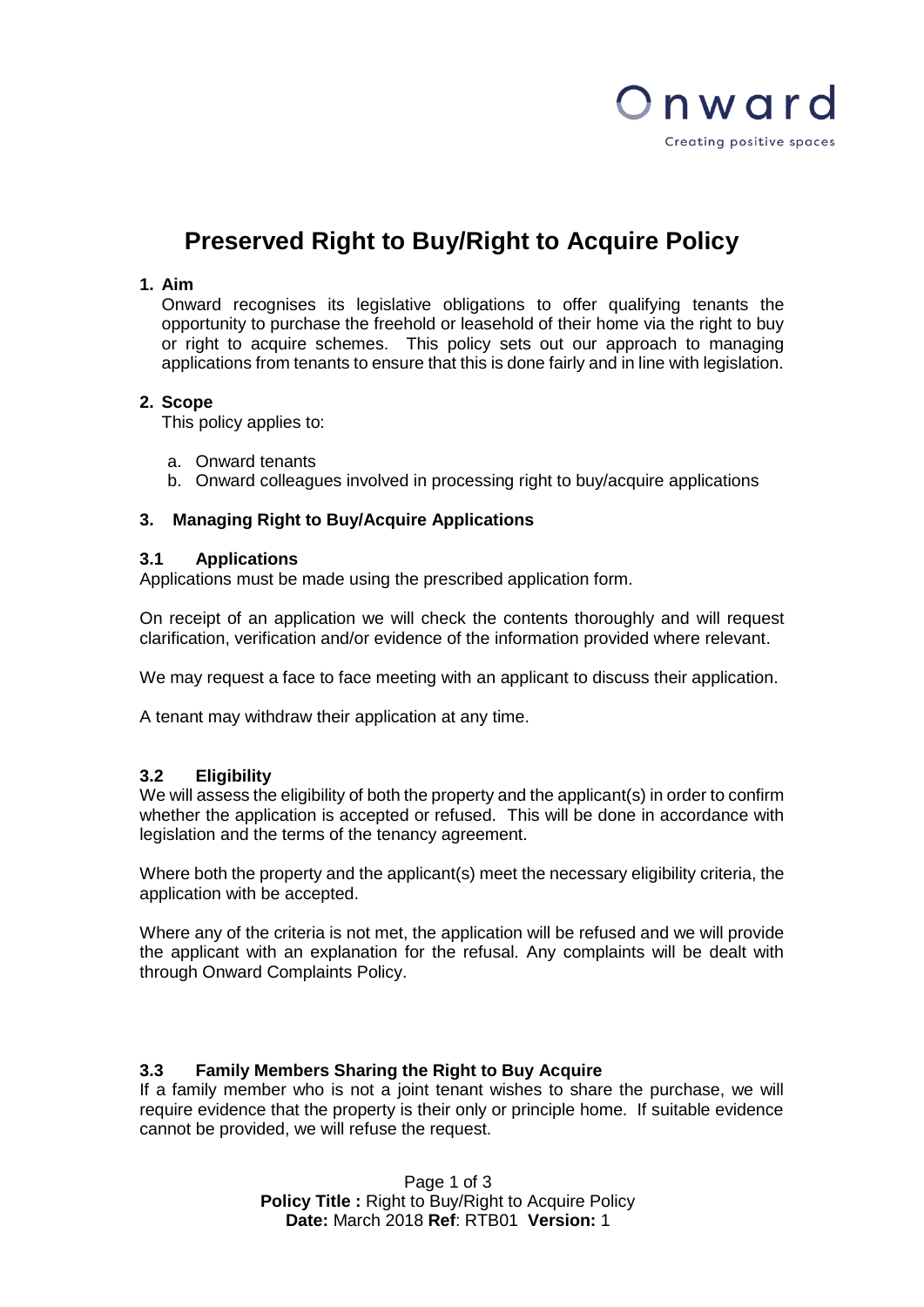

## **3.4 Valuation**

We will arrange a valuation by an independent RICS (Royal Institute of Chartered Surveyors) qualified surveyor.

We will instruct the valuer to disregard any improvements made by the tenant, where stated on the application and verified if necessary, when determining the value.

Applicants have the right to appeal the valuation if they disagree with it. In this situation the District Valuer from HM Revenues & Customs will determine the value and their decision will be final.

#### **3.5 Discount**

We will calculate the discount entitlement in accordance with Right to Buy/Acquire legislation.

Where an applicant wishes to count previous social tenancies towards their discount entitlement, we will require evidence of these.

If an applicant has purchased a property previously via Right to Buy/Acquire, we will reduce the discount accordingly.

If we have spent money building or maintaining your home we will reduce your discount accordingly.

We will require any outstanding rent payments or other amounts due to us to be paid in full prior to completion

#### **3.6 Offer Notice**

We will issue an offer notice confirming the purchase price, discount, details of any structural defects and any service charge estimates on completion of the purchase, or any offer of alternative accommodation.

#### **3.7 Timescales**

We aim to process all applications in accordance with the timescales prescribed in Right to Buy/Acquire legislation.

We expect applicants to meet their prescribed deadlines and applications/offer notices will be withdrawn where not met.

#### **3.8 Post Sale**

In the event of a resale, we will enforce the legislative obligations on the purchaser to offer us first refusal and to repay discount.

We will only waive repayment of discount in exceptional circumstances and such requests will require approval from the Executive Director of Operations.

> Page 2 of 3 **Policy Title :** Right to Buy/Right to Acquire Policy **Date:** March 2018 **Ref**: RTB01 **Version:** 1